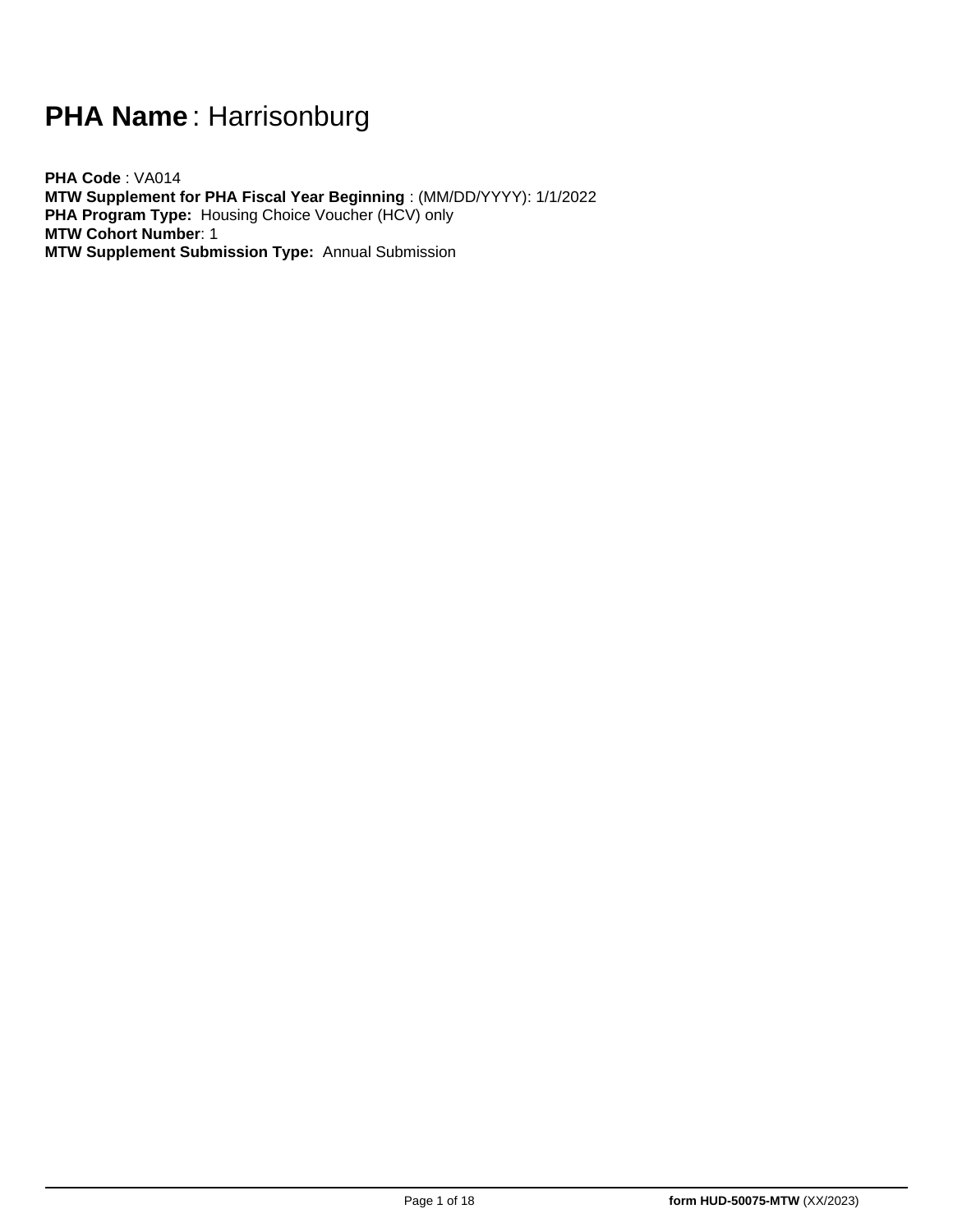# **B. MTW Supplement Narrative**.

The Harrisonburg Redevelopment and Housing Authority (HRHA) is a progressive agency experienced in providing housing for individuals with extremely low incomes, developing affordable housing, building community and coalitions, and revitalizing neighborhoods. HRHA is a leader in advocating for affordable housing and empowering self-sufficiency for residents. It provides service coordination and/or peer support services at all residential properties it owns and manages.

HRHA's vision for the Moving to Work (MTW) program is to be a proactive, innovative agency that identifies, develops, and implements evidence-based housing policies that address local needs; increase self-sufficiency outcomes for participants; provide greater mobility and access to housing options, including supportive services; and promote efficiency and efficacy throughout service delivery and operations.

HRHA is implementing a rent reform and incentive program that will encourage and support participant self-sufficiency and increase landlord involvement through community-based services and incentives. Higher voucher use and retention, increased landlord participation and retention, and decreased administrative burden will improve cost effectiveness. MTW participation will allow HRHA to better adapt to change and develop local solutions to address housing and self-sufficiency challenges. MTW goals and activities are:

# 1. Improve Program Cost Effectiveness & Reduce Administrative Burden

• Accept partner agencies' inspections to meet Housing Quality Standard (HQS) requirements. Using the Harrisonburg-Rockingham Community Services Board (HRCSB) and its certified HQS inspectors will save staff time by collaborating with a known, qualified agency to conduct inspections. This partnership will increase HRHA efficiency and allow staff to focus on more critical tasks that benefit tenants, to increase strategic initiatives, and to better coordinate efforts.

• Reduce the frequency of household certifications to allow participants to keep more of their income increases. This change also reduces the burden on both participants and Housing Choice Voucher (HCV) specialists in acquiring, submitting, and processing paperwork. Changes include switching to a triennial certification schedule and limiting interim certifications to one annually. This change will save costs as HRHA HCV staff now spend most of their time on monthly interims. It will give tenants a longer time with stable rent to allow for better financial planning and housing security as well as a greater ability to save for life goals. The paperwork burden on voucher holders will lessen if they do not have to submit monthly income and employment changes. HRHA voucher staff will group tenants into a logical certification schedule while still allowing tenants to request interim certification if needed. Improved staff efficiency will allow planning for new initiatives or needed training in existing or new areas of focus.

# • Simplify rent calculations:

o Increase minimum rent from \$50 to \$100.

o Increase total tenant payment to 35 percent of income to correspond to increased elderly/disabled standard deduction. o Increase the elderly/disabled standard deduction and eliminate medical expense deductions. This lowers the tenant payment for the vast majority of participants, saving both time and money for participants and HRHA.

o Eliminate child care and medical expense deductions.

o Simplify the utility allowance schedule.

These simplifications make rent calculations more understandable for tenants. The changes save tenants' time and in many cases lower costs. Decreased staff paperwork allows more time to work with tenants, explore new projects, or participate in training in possible new areas or expanded services. Simplified paperwork also benefits landlords by determining household eligibility more quickly. Higher minimum rent encourages employment. Hardship exceptions are allowed for any participant where these changes create a rent burden.

• Require documentation of assets over \$50,000 only. Reducing documentation saves time for staff and the majority of tenants whose assets are below a level that makes a difference in qualifying for support.

• Eliminate the earned income disallowance and exclude school grants from income. Wage income from dependents 20 and younger will not be included in the rent calculation while it will be counted for household members 21 and older. This change saves staff and tenant time doing repeated calculations that do not significantly change tenants' situations.

• Increase the portability term in Franklin Heights units from one year to two years. This change increases the initial term of housing stability for residents and decreases the administrative burden for staff after initial intake.

# 2. Increase Participant Self-Sufficiency

• Replace the Family Self-Sufficiency (FSS) escrow model with a Goal Rewards Model where participants earn immediate cash incentives for reaching milestones related to income, finance, education, health, employment, and other self-sufficiency goals. Incentives immediately and tangibly reward participants for progress toward self-sufficiency and inspire them to take the next steps. Participants will have the choice to either receive the incentive immediately via check or deposit the amount into an HRHA managed savings account. At this time, increases in income will not be recorded and will not contribute to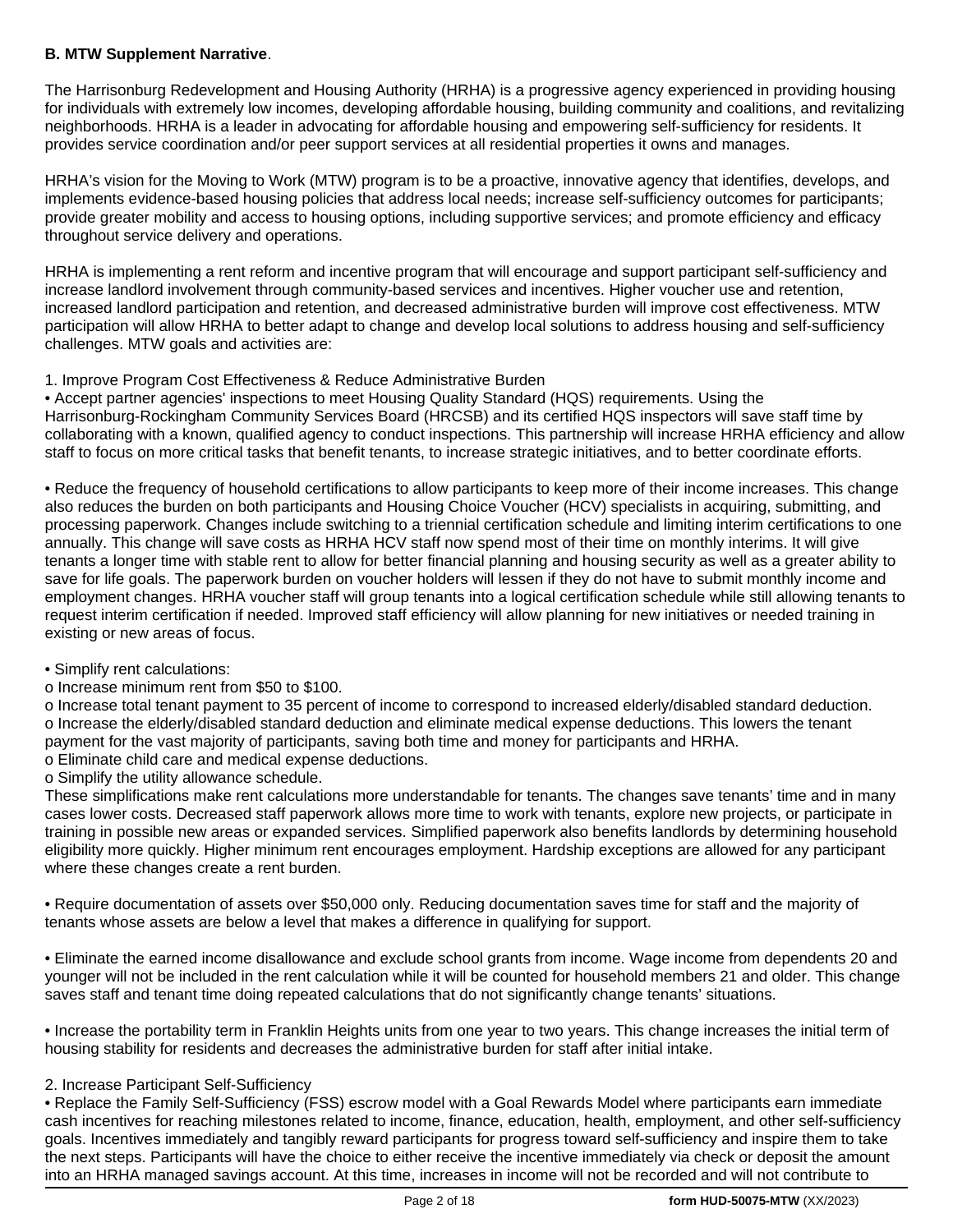increases in escrow. There will be incentives based on maintaining and earning income, however they will not be directly tied to increases in income from start of program. Participants will be able to save faster for life goals while preserving the ability to use savings if necessary because of life events.

• Transition to a participant-driven coaching model that better supports and empowers participants in meeting their goals. This coaching model will give participants more ownership of their path forward while still providing needed guidance. It will increase collaboration and trust between staff and participants to make progress toward goals. These changes shift the agency-participant relationship away from rule enforcement and toward life coaching. FSS staff will help participants clarify program goals based on their needs, abilities, and skills.

• Provide coaching support up to six months after a participant graduates from the FSS program. Continued support provides stability and familiarity during the challenges of transition, increasing participants' chances of success by maintaining a trusted relationship.

3. Increase Housing Choice

• Expand landlord recruitment and retention efforts to increase landlord participation by offering:

o Security deposits up to one month's contract rent, once per tenant

o Rent for empty units for one month

o Damage coverage beyond the security deposit up to one month's rent

o Payment incentives including a referring landlord bonus of \$250; a new landlord signing bonus of \$250; and a new contract bonus of \$250

These incentives will increase retention of current program landlords and attract new landlords by reducing risk of monetary loss. Security deposits will make landlords more willing to hold units for voucher participants. A larger reliable pool of landlords will help HRHA house more families more quickly and possibly reduce its large waiting list.

• Increase minimum 1BR payment standards. Raise 1BR payment standard from current 110 percent of FMR to 120 percent. Raise 1BR accessible unit payment standard to 140 percent for households requiring those features. HRHA will determine if unit qualifies. This change will increase housing choice in local tight rental market, especially for high demand 1BR units and scarce 1BR accessible units. It will also serve as an incentive for current and prospective landlords to participate.

• Provide more help with the housing search, including one-on-one support in locating affordable rentals. Cost will be covered by funding flexibilities. Targeted help will result in faster and better matches of renters to available units. These efforts will fill empty units more quickly, improving long term relationships with landlords. HRHA is considering using funding flexibility to create a dedicated housing locator on staff to customize housing searches more specifically to clients' needs.

• Increase the flexibility to project-base voucher (PBV) rental assistance up to the 50 percent maximum. Flexibility will allow HRHA to expand the number of vouchers available to project base, which will increase the number of housing options and units available for those with extremely low income. This change will allow for increased access for hard to find units, such as accessible one bedroom units. HRHA anticipates it will allow for the development of additional permanent supportive housing units. It will also increase administrative efficiencies and allow tenants to be housed more quickly when appropriate units are available.

• Remove the limits to the number of PBV units in property buildings. Removing these limits will allow HRHA to increase the number of units within a building without HUD approval. This change will increase the number of units available for extremely low income individuals needing deep rental assistance. It will provide for more flexible use of housing units and increased choice for tenants.

• Eliminate the procurement process for HRHA owned units. This change allows HRHA to use project-based vouchers to assist in renovating HRHA owned properties. The elimination reduces development costs and increases efficiencies for HRHA in renovating or developing new units in its tight housing market.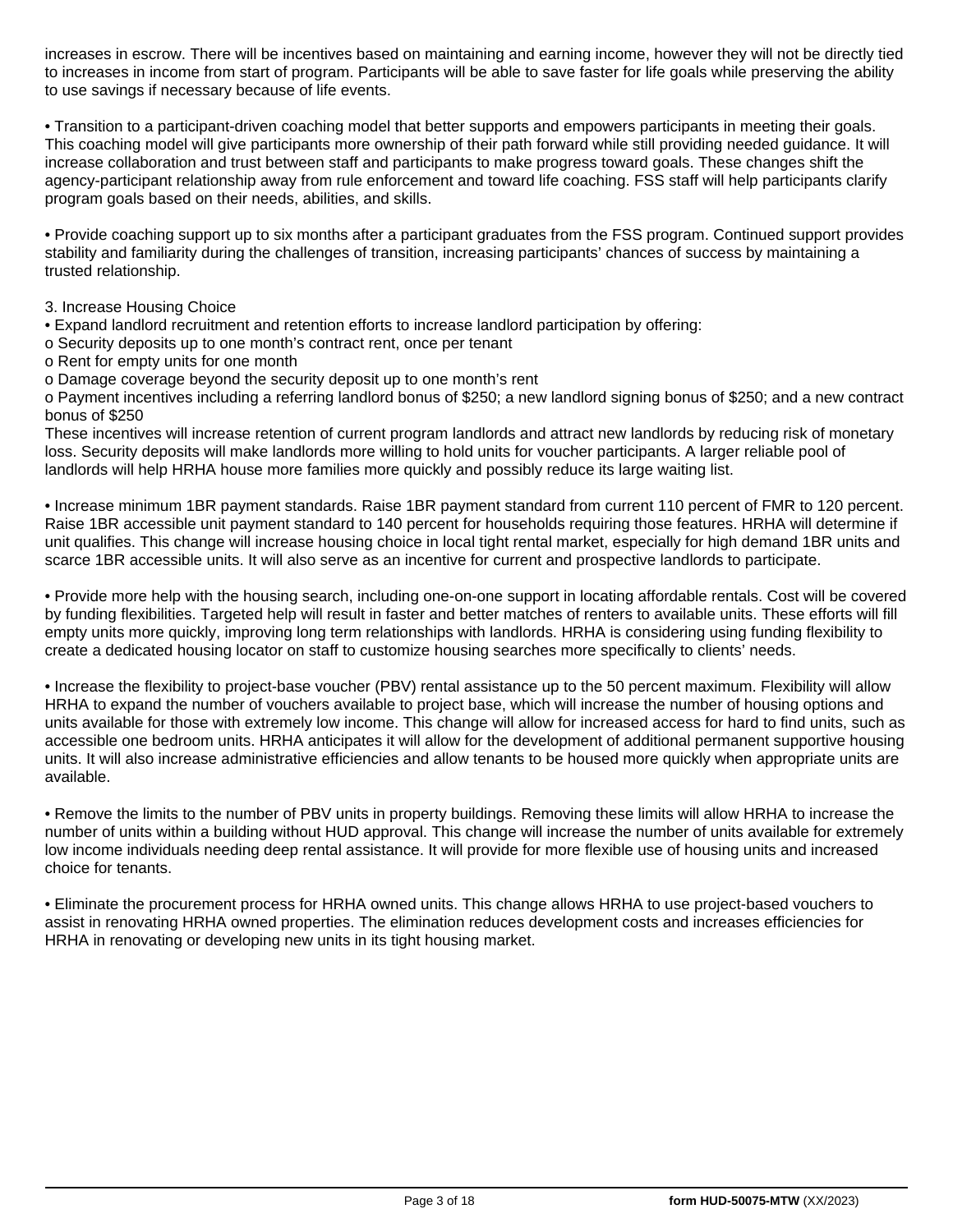# **C. The policies that the MTW agency is using or has used (currently implement, plan to implement in the submission year, plan to discontinue, previously discontinued).**

| 1. Tenant Rent Policies                                                                       |                                          |  |  |  |  |  |  |
|-----------------------------------------------------------------------------------------------|------------------------------------------|--|--|--|--|--|--|
| f. Minimum Rent (HCV)                                                                         | Plan to Implement in the Submission Year |  |  |  |  |  |  |
| h. Total Tenant Payment as a Percentage of Gross Income<br>(HCV)                              | Plan to Implement in the Submission Year |  |  |  |  |  |  |
| Alternative Utility Allowance (HCV)                                                           | Plan to Implement in the Submission Year |  |  |  |  |  |  |
| n. Utility Reimbursements (HCV)                                                               | Plan to Implement in the Submission Year |  |  |  |  |  |  |
| s. Elimination of Deduction(s) (HCV)                                                          | Plan to Implement in the Submission Year |  |  |  |  |  |  |
| u. Standard Deductions (HCV)                                                                  | Plan to Implement in the Submission Year |  |  |  |  |  |  |
| w. Alternative Income Inclusions/Exclusions (HCV)<br>Plan to Implement in the Submission Year |                                          |  |  |  |  |  |  |
| 2. Payment Standards and Rent Reasonableness                                                  |                                          |  |  |  |  |  |  |
| b. Payment Standards- Fair Market Rents (HCV)<br>Plan to Implement in the Submission Year     |                                          |  |  |  |  |  |  |
| 3. Reexaminations                                                                             |                                          |  |  |  |  |  |  |
| b. Alternative Reexamination Schedule for Households<br>(HCV)                                 | Plan to Implement in the Submission Year |  |  |  |  |  |  |
| d. Self-Certification of Assets (HCV)                                                         | Plan to Implement in the Submission Year |  |  |  |  |  |  |
| 4. Landlord Leasing Incentives                                                                |                                          |  |  |  |  |  |  |
| a. Vacancy Loss (HCV-Tenant-based Assistance)                                                 | Plan to Implement in the Submission Year |  |  |  |  |  |  |
| b. Damage Claims (HCV-Tenant-based Assistance)                                                | Plan to Implement in the Submission Year |  |  |  |  |  |  |
| 5. Housing Quality Standards (HQS)                                                            |                                          |  |  |  |  |  |  |
| a. Pre-Qualifying Unit Inspections (HCV)                                                      | Plan to Implement in the Submission Year |  |  |  |  |  |  |
| c. Third-Party Requirement (HCV)                                                              | Plan to Implement in the Submission Year |  |  |  |  |  |  |
| 6. Short-Term Assistance                                                                      |                                          |  |  |  |  |  |  |
| 7. Term-Limited Assistance                                                                    |                                          |  |  |  |  |  |  |
| 8. Increase Elderly Age (PH & HCV)                                                            |                                          |  |  |  |  |  |  |
| 9. Project-Based Voucher Program Flexibilities                                                |                                          |  |  |  |  |  |  |
| a. Increase PBV Program Cap (HCV)                                                             | Plan to Implement in the Submission Year |  |  |  |  |  |  |
| b. Increase PBV Project Cap (HCV)                                                             | Plan to Implement in the Submission Year |  |  |  |  |  |  |
| c. Elimination of PBV Selection Process for PHA-owned                                         |                                          |  |  |  |  |  |  |
| Projects Without Improvement, Development, or                                                 | Plan to Implement in the Submission Year |  |  |  |  |  |  |
| Replacement (HCV)                                                                             |                                          |  |  |  |  |  |  |
| h. Limit Portability for PBV Units (HCV)                                                      | Plan to Implement in the Submission Year |  |  |  |  |  |  |
| 10. Family Self-Sufficiency Program with MTW Flexibility                                      |                                          |  |  |  |  |  |  |
| d.HCV Modify or Eliminate the Contract of Participation                                       | Plan to Implement in the Submission Year |  |  |  |  |  |  |
| (HCV)                                                                                         |                                          |  |  |  |  |  |  |
| e.HCV Policies for Addressing Increases in Family Income                                      | Plan to Implement in the Submission Year |  |  |  |  |  |  |
| (HCV)                                                                                         |                                          |  |  |  |  |  |  |
| 11. MTW Self-Sufficiency Program                                                              |                                          |  |  |  |  |  |  |
| 12. Work Requirement                                                                          |                                          |  |  |  |  |  |  |
| 13. Use of Public Housing as an Incentive for Economic Progress (PH)                          |                                          |  |  |  |  |  |  |
| 14. Moving on Policy                                                                          |                                          |  |  |  |  |  |  |
| 15. Acquisition without Prior HUD Approval (PH)                                               |                                          |  |  |  |  |  |  |
| 16. Deconcentration of Poverty in Public Housing Policy (PH)                                  |                                          |  |  |  |  |  |  |
| 17. Local, Non-Traditional Activities                                                         |                                          |  |  |  |  |  |  |

# **C. MTW Activities Plan that Harrisonburg Plans to Implement in the Submission Year or Is Currently Implementing**

# **1.f. - Minimum Rent (HCV)**

The minimum rent will be set at \$100 for all households. Along with the total package of tenant rent policy changes, these simplifications make rent calculations more understandable for tenants and still allow hardship exceptions if necessary. Increased minimum rent is offset to some degree by other changes and may encourage employment. The changes save tenant time and in many cases lower costs. Decreased staff paperwork allows more time to work with tenants, explore new projects, or participate in training in possible new areas or expanded services.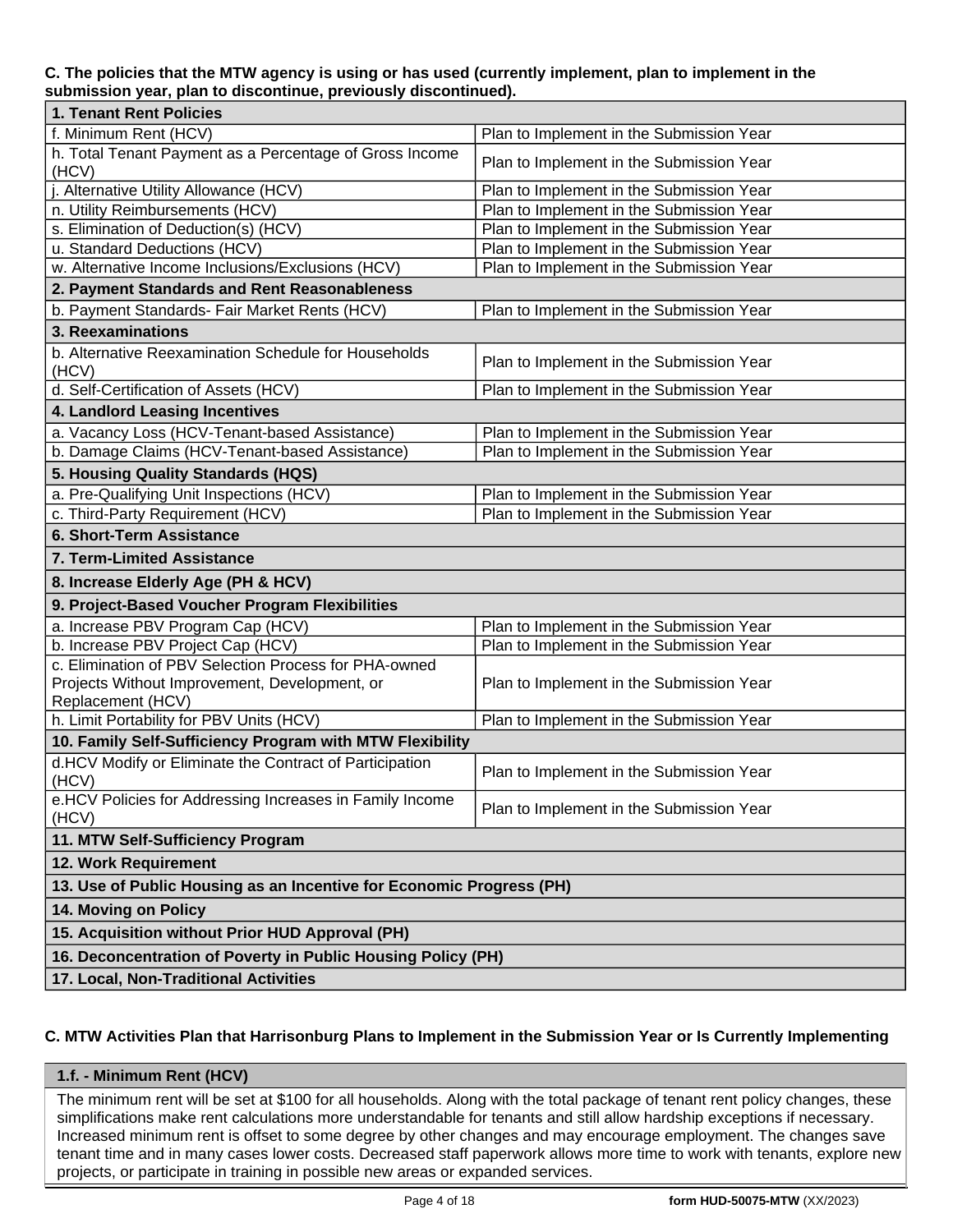| This MTW activity serves the following statutory objectives:<br>Cost effectiveness                                                                                                                                                                                                                      |
|---------------------------------------------------------------------------------------------------------------------------------------------------------------------------------------------------------------------------------------------------------------------------------------------------------|
| This MTW activity serves the following statutory objectives:<br>Increased revenue                                                                                                                                                                                                                       |
| An MTW activity may apply to new admissions only, to currently assisted households only, or to both new admissions and<br>currently assisted households. The MTW activity applies to all assisted households                                                                                            |
| N/A - first year of program                                                                                                                                                                                                                                                                             |
| This MTW activity requires a Safe Harbor Waiver.<br>The waiver request is being submitted for review with this submission of the MTW Supplement (see Section D).                                                                                                                                        |
| This MTW activity requires a Hardship Policy. The Hardship Policy is attached.                                                                                                                                                                                                                          |
| Attached Hardship policy applies to: 1.f. - Minimum Rent (HCV)<br>1.h. - Total Tenant Payment as a Percentage of Gross Income (HCV)<br>1.s. - Elimination of Deduction(s) (HCV)<br>2.b. - Payment Standards- Fair Market Rents (HCV)<br>3.b. - Alternative Reexamination Schedule for Households (HCV)} |
| No hardship were requested in the most recent fiscal year.                                                                                                                                                                                                                                              |
| In the prior year, under this activity, Harrisonburg MTW agency<br>Received 0 hardship requests<br>Approved hardship requests<br>Denied hardship requests<br>There is\are hardship requests pending.                                                                                                    |
| This MTW activity requires an Impact Analysis. The Impact Analysis is attached.                                                                                                                                                                                                                         |
| The Impact Analysis that applies to this MTW activity also applies to the following MTW activities:<br>1.f. - Minimum Rent (HCV)<br>1.h. - Total Tenant Payment as a Percentage of Gross Income (HCV)<br>1.s. - Elimination of Deduction(s) (HCV)                                                       |
| minimum rent or minimum Total Tenant Payment (TTP) - \$100                                                                                                                                                                                                                                              |

# **1.h. - Total Tenant Payment as a Percentage of Gross Income (HCV)**

Raising TTP to 35 percent to correspond with a higher standard deduction for elderly/disabled households, and elimination of deductions for expenses, with some changes to income inclusions and exclusions. Along with the total package of tenant rent policy changes, these simplifications make rent calculations more understandable for tenants and still allow hardship exceptions if necessary. Increased TTP is offset to some degree by other changes and may encourage employment. The changes save tenant time and in many cases lower costs. Decreased staff paperwork allows more time to work with tenants, explore new projects, or participate in training in possible new areas or expanded services.

This MTW activity serves the following statutory objectives: Cost effectiveness

This MTW activity serves the following statutory objectives:

Neutral (no cost implications)

An MTW activity may apply to new admissions only, to currently assisted households only, or to both new admissions and currently assisted households. The MTW activity applies to all assisted households

N/A - first year of program

This MTW activity requires a Safe Harbor Waiver.

The waiver request is being submitted for review with this submission of the MTW Supplement (see Section D).

This MTW activity requires a Hardship Policy. The Hardship Policy is attached.

No hardship were requested in the most recent fiscal year.

In the prior year, under this activity, Harrisonburg MTW agency

Received 0 hardship requests

Approved hardship requests

Denied hardship requests

There is\are hardship requests pending.

This MTW activity requires an Impact Analysis. The Impact Analysis is attached.

Percentage of income will equal 35.00% of the Total Tenant Payment (TTP)

Income basis for calculating Total Tenant Payment is :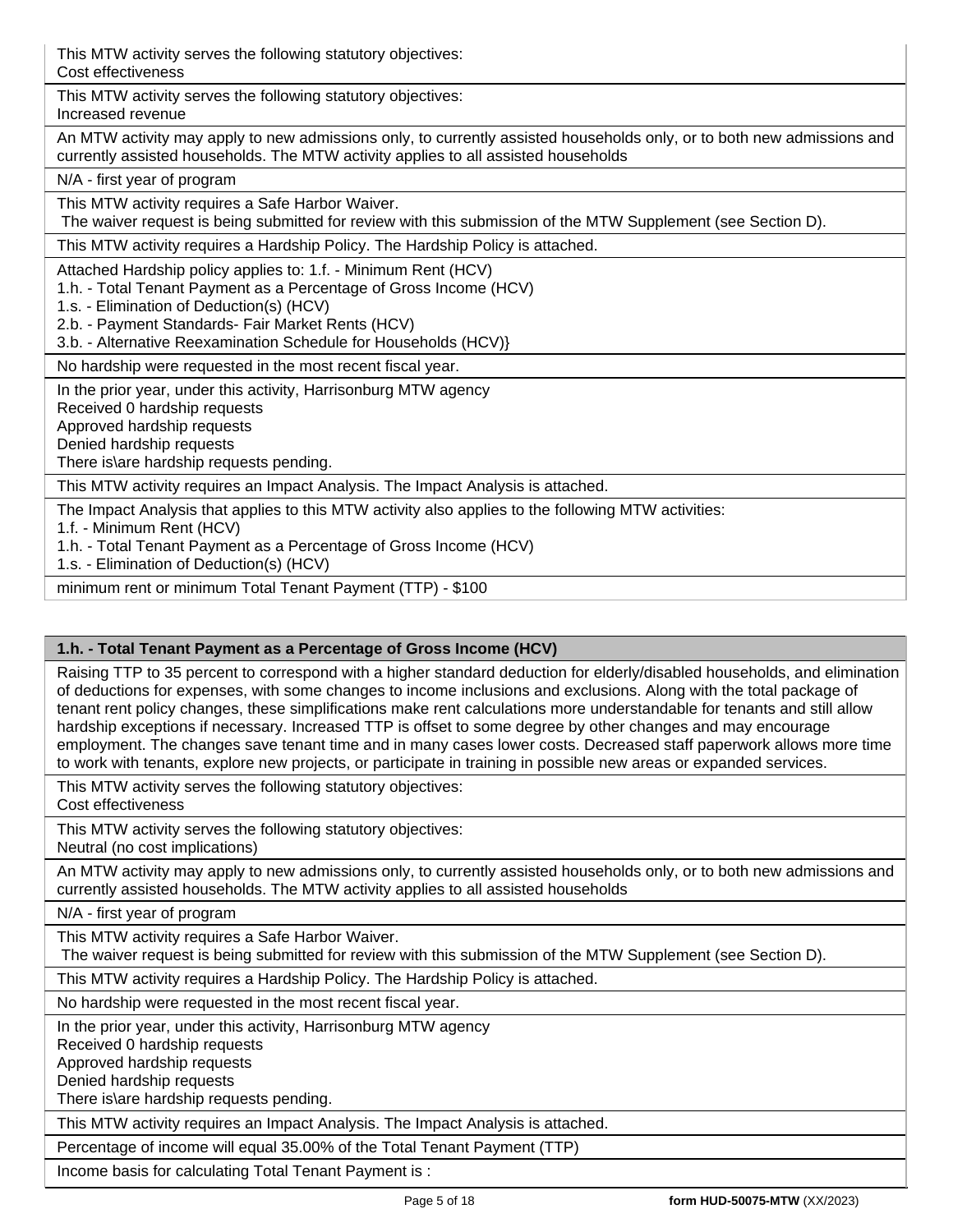This activity uses a different definition of income because we are using the following MTW waivers (check all that apply)

1.r. and/or 1.s. "elimination of deductions"

1.t. and/or 1.u. "standard deductions"

1.v. and/or 1.w "alternative inclusions and exclusions"

## **1.j. - Alternative Utility Allowance (HCV)**

HRHA will create one utility allowance for all unit types. Allowance will still vary by bedroom size and by whether unit rent includes utilities. PBV units may have a separate utility allowance. Along with the total package of tenant rent policy changes, these simplifications make rent calculations more understandable for tenants and still allow hardship exceptions if necessary. Alternate utility allowance is balanced by other changes. The changes save tenant time and in many cases lower costs. Decreased staff paperwork allows more time to work with tenants, explore new projects, or participate in training in possible new areas or expanded services.

This MTW activity serves the following statutory objectives:

Cost effectiveness

Housing choice

This MTW activity serves the following statutory objectives:

Decreased expenditures

An MTW activity may apply to new admissions only, to currently assisted households only, or to both new admissions and currently assisted households. The MTW activity applies to all assisted households

N/A - first year of program

No hardship were requested in the most recent fiscal year.

In the prior year, under this activity, Harrisonburg MTW agency

Received 0 hardship requests

Approved hardship requests

Denied hardship requests

There is\are hardship requests pending.

HRHA will create one utility allowance for all unit types. Allowance will still vary by bedroom size and by whether unit rent includes utilities. PBV units may have a separate utility allowance. Along with the total package of tenant rent policy changes, these simplifications make rent calculations more understandable for tenants and still allow hardship exceptions if necessary. The changes save tenant time and in many cases lower costs. Decreased staff paperwork allows more time to work with tenants, explore new projects, or participate in training in possible new areas or expanded services. Specific utility calculations have been ordered from The Nelrod Company in June and are expected to be available soon.

# **1.n. - Utility Reimbursements (HCV)**

Utility reimbursements under \$20 per month will be eliminated. Along with the total package of tenant rent policy changes, these simplifications make rent calculations more understandable for tenants and still allow hardship exceptions if necessary. Eliminating utility reimbursements under \$20 is balanced to some degree by other changes. The changes save tenant time and in many cases lower costs. Decreased staff paperwork allows more time to work with tenants, explore new projects, or participate in training in possible new areas or expanded services.

This MTW activity serves the following statutory objectives:

Cost effectiveness

This MTW activity serves the following statutory objectives:

Decreased expenditures

An MTW activity may apply to new admissions only, to currently assisted households only, or to both new admissions and currently assisted households. The MTW activity applies to all assisted households

N/A - first year of program

No hardship were requested in the most recent fiscal year.

In the prior year, under this activity, Harrisonburg MTW agency

Received 0 hardship requests

Approved hardship requests

Denied hardship requests

There is\are hardship requests pending.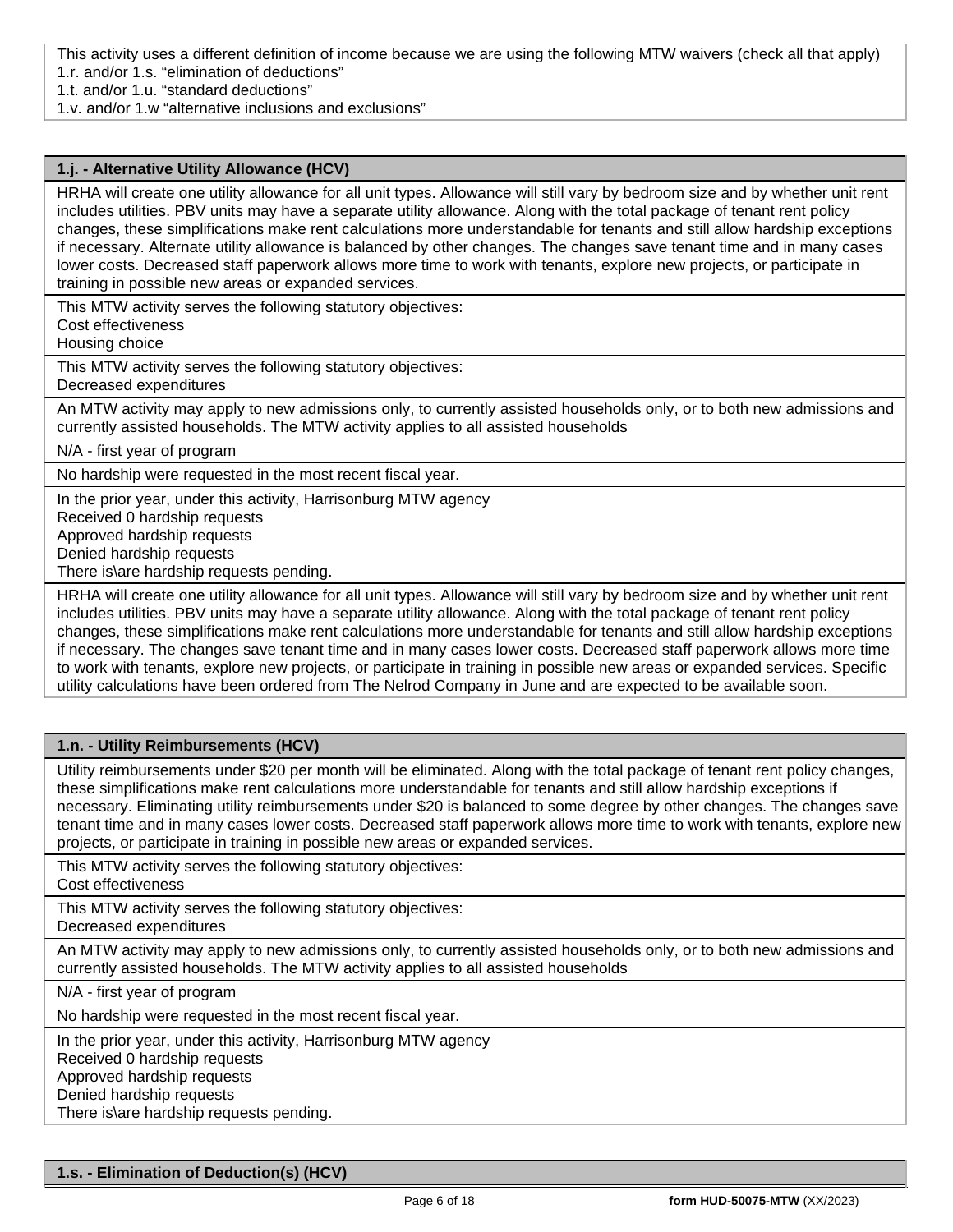Expense deductions for unreimbursed childcare expenses and for medical expenses will be eliminated. Along with the total package of tenant rent policy changes, these simplifications make rent calculations more understandable for tenants and still allow hardship exceptions if necessary. Eliminating deductions is balanced by other changes. The changes save tenant time and in many cases lower costs. Decreased staff paperwork allows more time to work with tenants, explore new projects, or participate in training in possible new areas or expanded services.

This MTW activity serves the following statutory objectives: Cost effectiveness

This MTW activity serves the following statutory objectives: Neutral (no cost implications)

An MTW activity may apply to new admissions only, to currently assisted households only, or to both new admissions and currently assisted households. The MTW activity applies to all assisted households

N/A - first year of program

This MTW activity requires a Hardship Policy. The Hardship Policy is attached.

No hardship were requested in the most recent fiscal year.

In the prior year, under this activity, Harrisonburg MTW agency

Received 0 hardship requests

Approved hardship requests

Denied hardship requests

There is\are hardship requests pending.

This MTW activity requires an Impact Analysis. The Impact Analysis is attached.

Following deduction(s) will be eliminated, modified, or added.

Unreimbursed childcare costs

Other (please explain)

Medical expenses

#### **1.u. - Standard Deductions (HCV)**

To offset the increased TTP to 35 percent and the elimination of medical expense deductions, all elderly/disabled households will have a standard deduction that will increase from \$400 to \$1,500. Along with the total package of tenant rent policy changes, these simplifications make rent calculations more understandable for tenants and still allow hardship exceptions if necessary. Increased standard deduction for elderly/disabled tenants offsets other rent policy changes. The changes save tenant time and in many cases lower costs. Decreased staff paperwork allows more time to work with tenants, explore new projects, or participate in training in possible new areas or expanded services.

This MTW activity serves the following statutory objectives:

Cost effectiveness

This MTW activity serves the following statutory objectives:

Neutral (no cost implications)

An MTW activity may apply to new admissions only, to currently assisted households only, or to both new admissions and currently assisted households. The MTW activity applies only to a subset or subsets of assisted households

This MTW activity applies to:

New admissions and currently assisted households

An MTW activity may apply to all family types or to selected family types (i.e., non-elderly\non-disabled, elderly, disabled, other).

The MTW activity applies only to selected family types

The MTW activity applies to all tenant-based units

N/A - first program year

No hardship were requested in the most recent fiscal year.

In the prior year, under this activity, Harrisonburg MTW agency

Received 0 hardship requests

Approved hardship requests

Denied hardship requests

There is\are hardship requests pending.

1,500 will be the single standard deduction in the Fiscal Year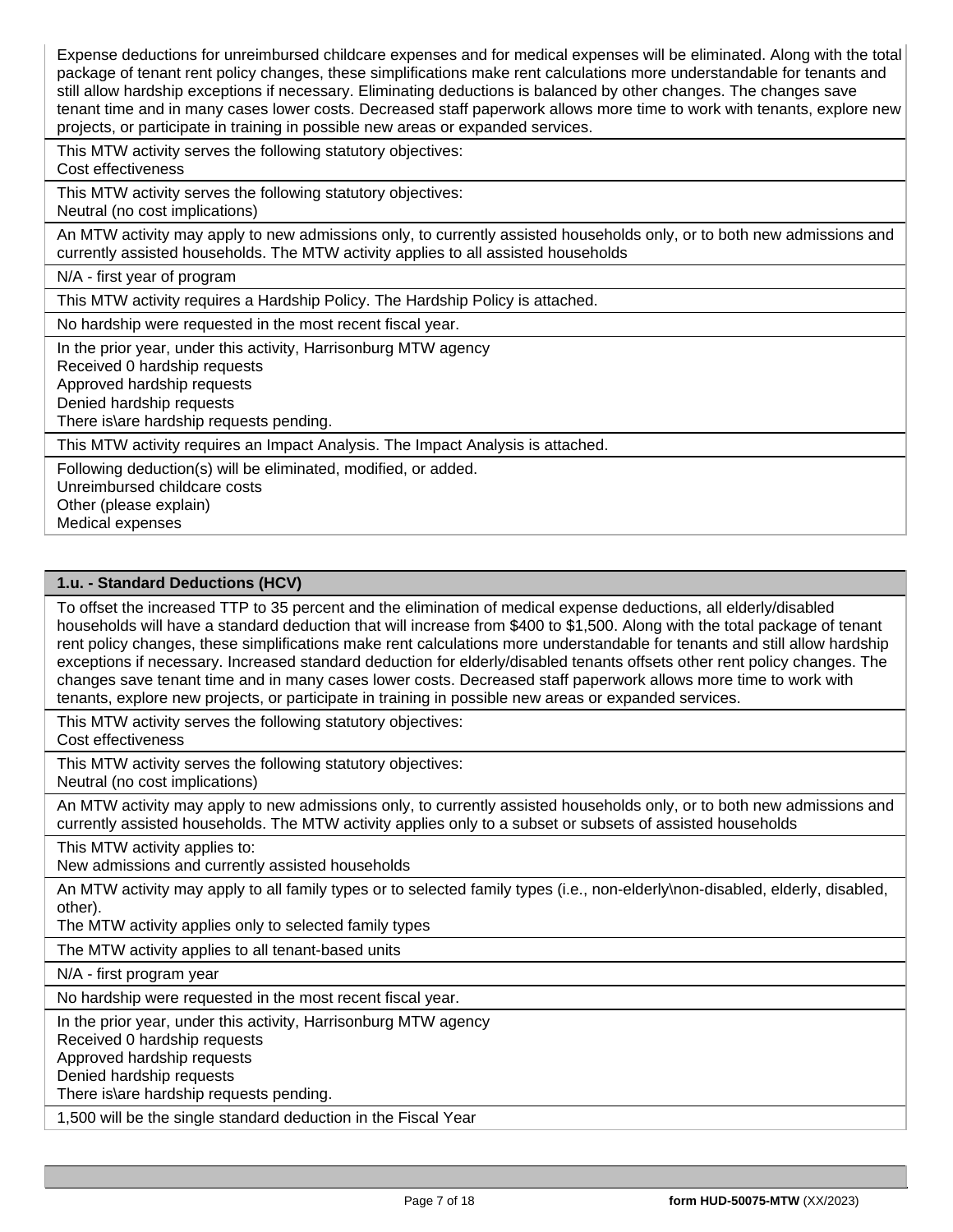# **1.w. - Alternative Income Inclusions/Exclusions (HCV)**

Simplifying reporting and verification of income by excluding incomes that are challenging to verify or calculate but have little impact on households in terms of what they can afford. Eliminate the earned income disallowance and exclude school grants from income. Income from dependents 20 and younger will not be included in the rent calculation. Wage income from household members 21 and older will be counted. This change saves staff and tenant time doing repeated, changing calculations that do not significantly change tenants' situations. Decreased staff paperwork allows more time to work with tenants, explore new projects, or participate in training in possible new areas or expanded services.

This MTW activity serves the following statutory objectives:

Cost effectiveness

Self-sufficiency

This MTW activity serves the following statutory objectives:

Neutral (no cost implications)

An MTW activity may apply to new admissions only, to currently assisted households only, or to both new admissions and currently assisted households. The MTW activity applies to all assisted households

N/A - first program year

No hardship were requested in the most recent fiscal year.

In the prior year, under this activity, Harrisonburg MTW agency

Received 0 hardship requests

Approved hardship requests

Denied hardship requests

There is\are hardship requests pending.

Following inclusions or exclusions will be eliminated, modified, or added.

Eliminate the earned income disallowance and exclude school grants from income. Wage income from dependents 20 and younger will not be included in the rent calculation. Wage income from household members 21 and older will be counted in the rent calculation.

# **2.b. - Payment Standards- Fair Market Rents (HCV)**

Raise 1BR payment standard to 120 percent. Raise 1BR accessible unit payment standard to 140 percent for tenants requiring those features. HRHA will determine if units qualify. Although this change will increase agency expenses, agency can manage the increase. This change will increase housing choice in local tight rental market, especially for high demand 1BR units and scarce 1BR accessible units. It will also serve as an incentive for current and prospective landlords to participate . With 38 households searching for a 1BR unit, and 581 total households on the 1BR waiting list, this attempt to increase housing choice and number of accessible units is necessary in our tight rental market.

This MTW activity serves the following statutory objectives: Housing choice

This MTW activity serves the following statutory objectives: Increased expenditures

An MTW activity may apply to new admissions only, to currently assisted households only, or to both new admissions and currently assisted households. The MTW activity applies to all assisted households

N/A - first program year

This MTW activity requires a Safe Harbor Waiver.

The waiver request is being submitted for review with this submission of the MTW Supplement (see Section D).

This MTW activity requires a Hardship Policy. The Hardship Policy is attached.

No hardship were requested in the most recent fiscal year.

In the prior year, under this activity, Harrisonburg MTW agency

Received 0 hardship requests

Approved hardship requests

Denied hardship requests

There is\are hardship requests pending.

This MTW activity requires an Impact Analysis. The Impact Analysis is attached.

Following will explain the payment standards by FMR: FMR for 1BR voucher is \$703 currently. HRHA's 1BR voucher value will increase from the current \$773 (110 percent) per month to \$843 (120 percent) for a 1BR unit and to \$984 (140 percent) for an accessible 1BR unit for tenants requiring those features.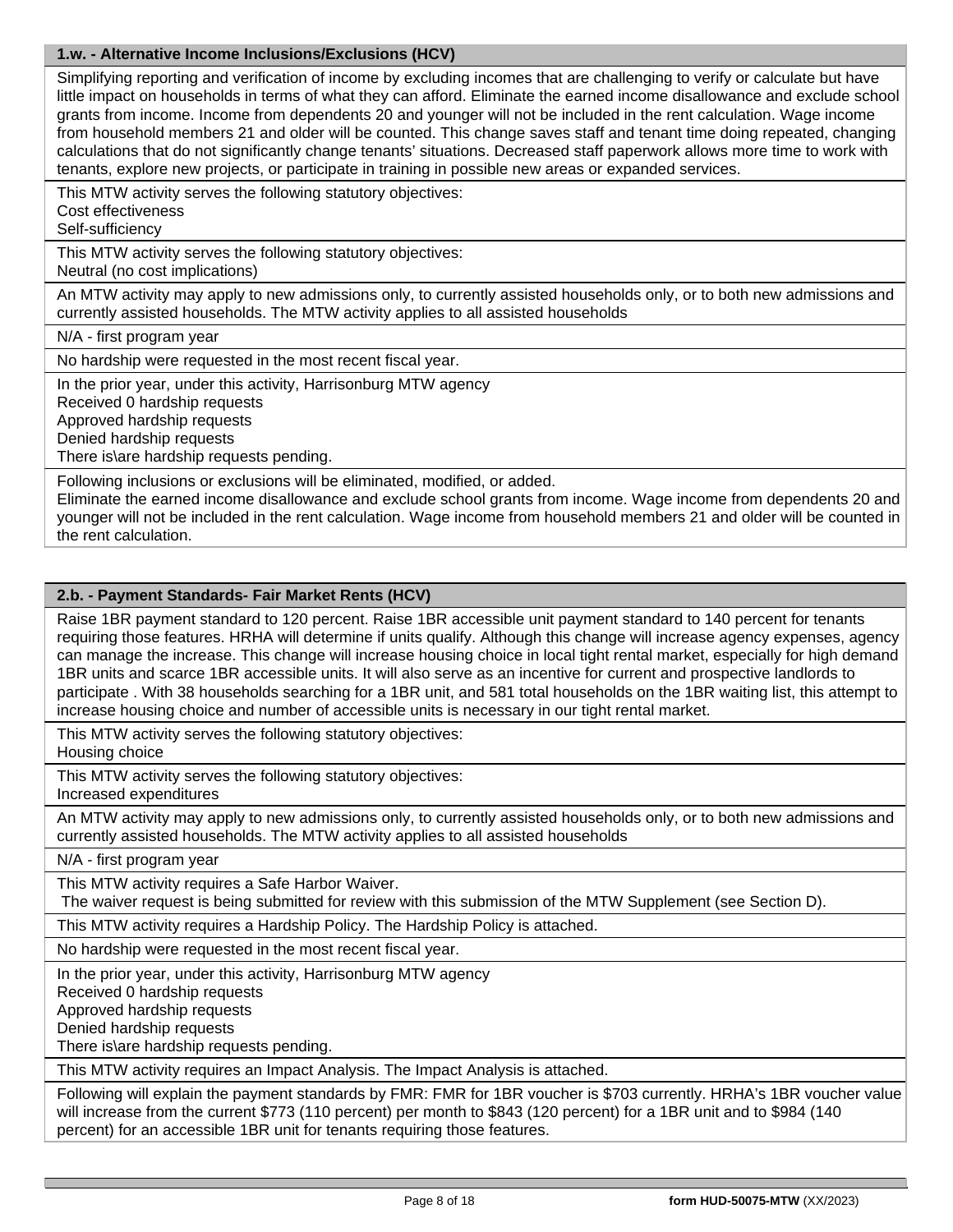# **3.b. - Alternative Reexamination Schedule for Households (HCV)**

Household reexaminations once every 3 years. Interim decreases once per year when there is a 20 percent or more decrease of gross income for household total income. Households without employment income or social security received by head of household or co-head (zero income households) will have an interim when new income begins. Applies to all tenant based units and all properties with project based vouchers. Interim policy applies to everyone right away. Triennials will kick in one year after new admission. Reducing the frequency of household certifications allows participants to keep more income increases. It also reduces the burden on both participants and Housing Choice Voucher (HCV) specialists in acquiring, submitting, and processing paperwork. Currently HCV staff spend the majority of their time on monthly interims. This change gives tenants a longer time with stable rent to allow for better financial planning and housing security. The paperwork burden on voucher holders will lessen if they do not have to submit income and employment changes monthly. Tenants will have a greater ability to save for and accomplish life goals such as pursuing education and rent independence or home ownership. HRHA will group tenants into a logical certification schedule while still allowing tenants to request certification if needed. Improved staff efficiency will allow planning for new initiatives or needed training in existing or new areas of focus.

This MTW activity serves the following statutory objectives:

Self-sufficiency

Housing choice

This MTW activity serves the following statutory objectives: Neutral (no cost implications)

An MTW activity may apply to new admissions only, to currently assisted households only, or to both new admissions and currently assisted households. The MTW activity applies to all assisted households

N/A - first program year

This MTW activity requires a Safe Harbor Waiver.

The waiver request is being submitted for review with this submission of the MTW Supplement (see Section D).

This MTW activity requires a Hardship Policy. The Hardship Policy is attached.

No hardship were requested in the most recent fiscal year.

In the prior year, under this activity, Harrisonburg MTW agency

Received 0 hardship requests

Approved hardship requests

Denied hardship requests

There is\are hardship requests pending.

This MTW activity requires an Impact Analysis. The Impact Analysis is attached.

Recertification Schedule is Once every three years

Household may request 1 interim recertifications per year.

Interim decreases once per year when there is a 20 percent or more decrease of gross income for household total income. For zero income households an interim will occur when new income begins, or after 3 months of zero income an interim will be completed with income from previous certification.

#### **3.d. - Self-Certification of Assets (HCV)**

At reexamination, the agency will allow the self-certification of assets up to \$50,000. Reduced documentation requirements will be cost effective by reducing staff time for processing, a primary goal, though in a secondary way, self reporting may empower and promote self sufficiency. Reducing documentation saves time for staff and the majority of tenants whose assets are below a level that makes a difference in qualifying for support. Decreased staff paperwork allows more time to work with tenants, explore new projects, or participate in training in possible new areas or expanded services.

This MTW activity serves the following statutory objectives:

Cost effectiveness

This MTW activity serves the following statutory objectives:

Decreased expenditures

An MTW activity may apply to new admissions only, to currently assisted households only, or to both new admissions and currently assisted households. The MTW activity applies to all assisted households

N/A - first program year

No hardship were requested in the most recent fiscal year.

In the prior year, under this activity, Harrisonburg MTW agency

Received 0 hardship requests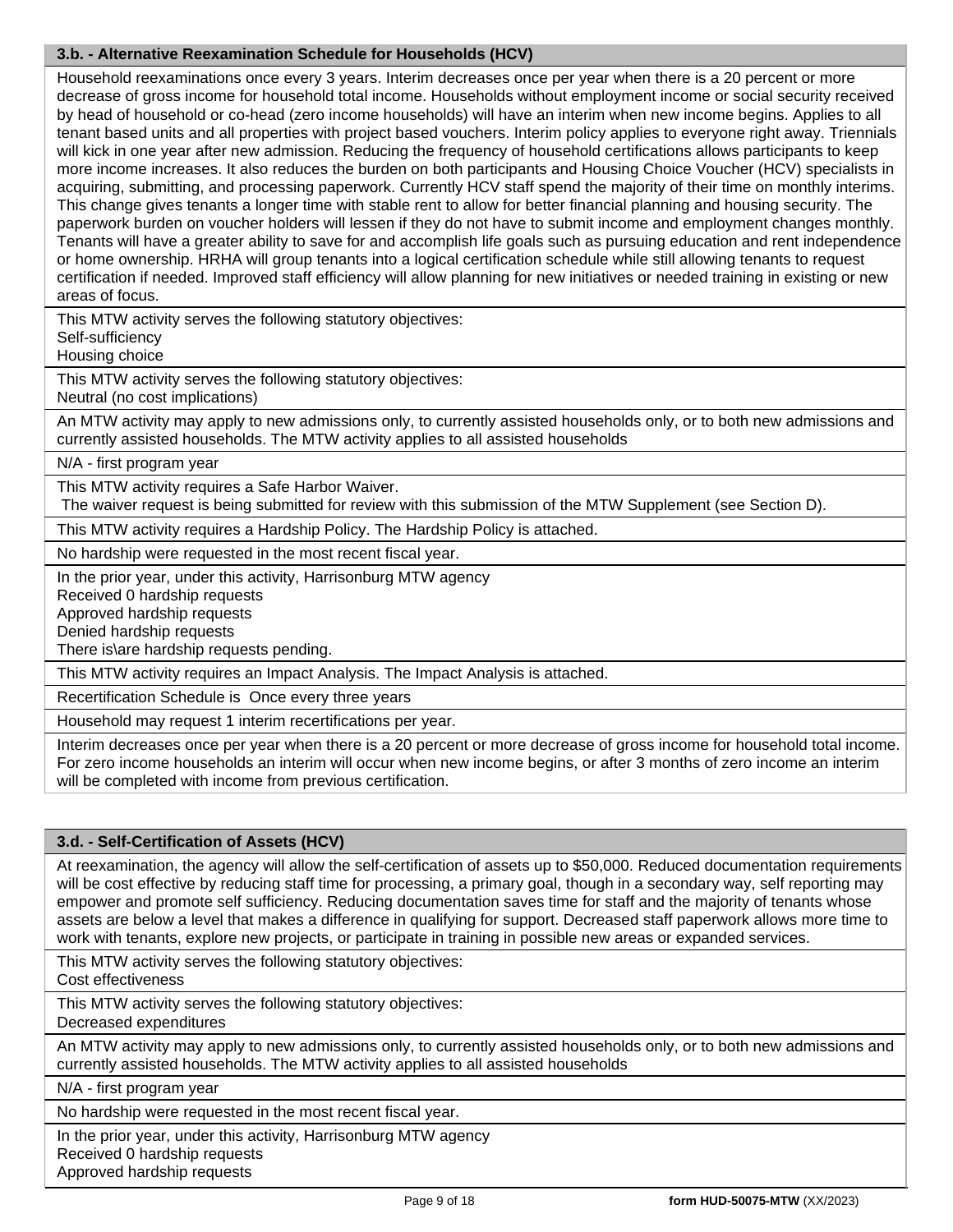### The dollar threshold for the self-certification of assets is \$50,000.

## **4.a. - Vacancy Loss (HCV-Tenant-based Assistance)**

Vacancy loss of one month contract rent for the prior lease, upon execution of a new HAP contract. The only exclusion would be unit changes within the same owner's portfolio. These incentives will increase retention of current program landlords and attract new landlords by reducing risk of monetary loss, in this case for the time units are vacant. A larger reliable pool of landlords will help HRHA house more families more quickly and possibly reduce its large waiting list in our tight rental market.

This MTW activity serves the following statutory objectives:

Housing choice

This MTW activity serves the following statutory objectives:

Increased revenue

Increased expenditures

An MTW activity may apply to new admissions only, to currently assisted households only, or to both new admissions and currently assisted households. The MTW activity applies to all assisted households

N/A - first program year

No hardship were requested in the most recent fiscal year.

In the prior year, under this activity, Harrisonburg MTW agency

Received 0 hardship requests

Approved hardship requests

Denied hardship requests

There is\are hardship requests pending.

This policy applies to To all units

The types of units policy applies to:

Maximum payment to the landlord is \$Equivalent of one month of contract rent of the prior lease.

0 payments were issued under this policy y in the most recently completed PHA fiscal year.

\$0 issued under this policy in the most recently completed PHA fiscal year.

#### **4.b. - Damage Claims (HCV-Tenant-based Assistance)**

Payment of up to one month of contract rent for damage claims, if cost of repairs exceeds security deposit, upon execution of a new HAP contract. Landlords must show intention to collect from household sufficient for HCV to hold household accountable to termination if needed. These incentives will increase retention of current program landlords and attract new landlords by reducing risk of monetary loss. This incentive will compensate for needed repairs or damages beyond the security deposit. A larger reliable pool of landlords will help HRHA house more families more quickly and possibly reduce its large waiting list in our tight rental market.

This MTW activity serves the following statutory objectives: Housing choice

This MTW activity serves the following statutory objectives:

Increased revenue

Increased expenditures

An MTW activity may apply to new admissions only, to currently assisted households only, or to both new admissions and currently assisted households. The MTW activity applies only to a subset or subsets of assisted households

This MTW activity applies to:

New admissions and currently assisted households

An MTW activity may apply to all family types or to selected family types (i.e., non-elderly\non-disabled, elderly, disabled, other).

The MTW activity applies to all family types

The MTW activity applies to all tenant-based units

N/A - first year of program

No hardship were requested in the most recent fiscal year.

In the prior year, under this activity, Harrisonburg MTW agency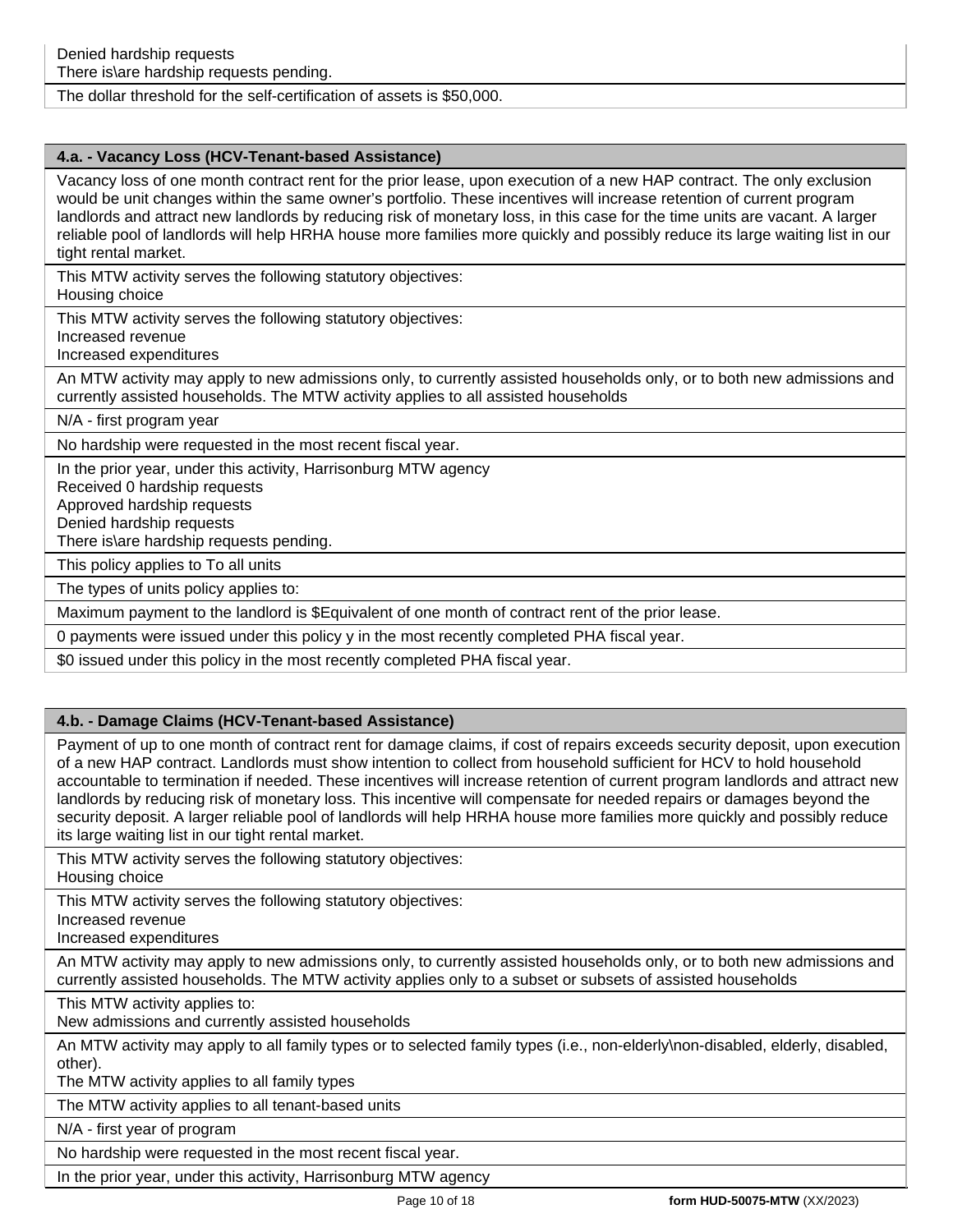There is\are hardship requests pending.

This policy applies to To all units

The types of units policy applies to:

Maximum payment to the landlord is \$Equivalent of one month of contract rent for prior lease.

0 payments were issued under this policy y in the most recently completed PHA fiscal year.

\$0 issued under this policy in the most recently completed PHA fiscal year.

### **4.c. - Other Landlord Incentives (HCV- Tenant-based Assistance)**

Payment incentives including a referring landlord bonus of \$250; a new landlord signing bonus of \$250; a new contract bonus of \$250; and a security deposit, one time per tenant, of up to one month's rent. These incentives will increase retention of current program landlords and attract new landlords by reducing risk of monetary loss. Incentives will compensate for the time units are vacant and for needed repairs or damages beyond the security deposit. Security deposits will make landlords more willing to hold units for voucher participants. A larger reliable pool of landlords will help HRHA house more families more quickly and possibly reduce its large waiting list in our tight rental market.

This MTW activity serves the following statutory objectives:

Housing choice

This MTW activity serves the following statutory objectives:

Increased revenue

Increased expenditures

An MTW activity may apply to new admissions only, to currently assisted households only, or to both new admissions and currently assisted households. The MTW activity applies only to a subset or subsets of assisted households

This MTW activity applies to:

New admissions and currently assisted households

An MTW activity may apply to all family types or to selected family types (i.e., non-elderly\non-disabled, elderly, disabled, other).

The MTW activity applies to all family types

The MTW activity applies to all tenant-based units

N/A - first year of program

No hardship were requested in the most recent fiscal year.

In the prior year, under this activity, Harrisonburg MTW agency

Received 0 hardship requests

Approved hardship requests

Denied hardship requests

There is\are hardship requests pending.

This policy applies to To all units (Display selected and additional Pop up is complex logic.)

The types of units policy applies to:

Maximum payment to the landlord is \$Equivalent of up to one month of rent.

0 payments were issued under this policy y in the most recently completed PHA fiscal year.

\$0 issued under this policy in the most recently completed PHA fiscal year.

# **5.a. - Pre-Qualifying Unit Inspections (HCV)**

Pre-qualifying unit inspections will increase HRHA efficiency, cost savings, and housing choice by allowing greater flexibility for lease up for the tenant and reducing unnecessary costs for re-inspections. HRHA anticipates implementation of this activity will increase ability of households to access housing, expand utilization, and reduce inspection costs.

This MTW activity serves the following statutory objectives:

Cost effectiveness

Housing choice

This MTW activity serves the following statutory objectives: Neutral (no cost implications)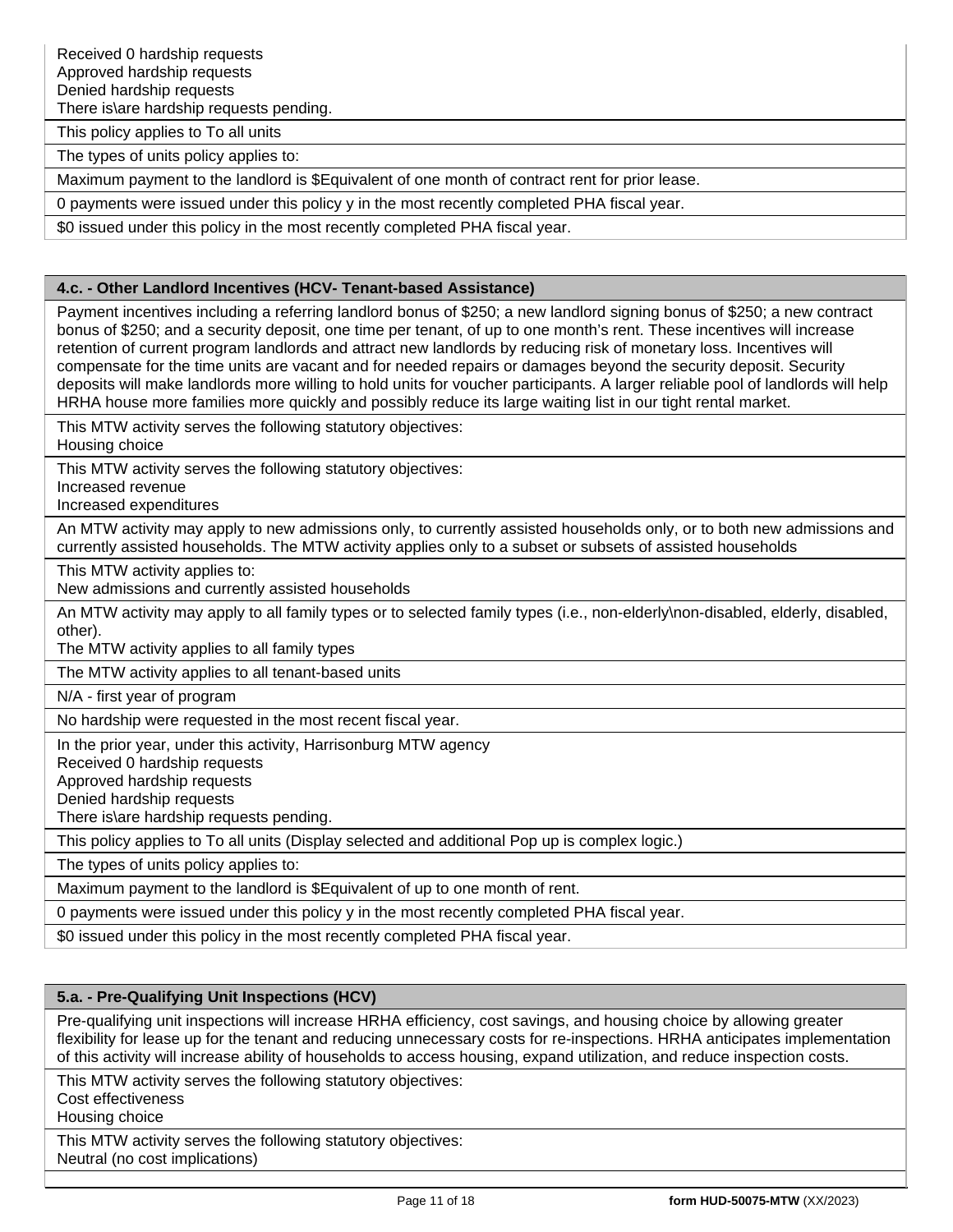An MTW activity may apply to new admissions only, to currently assisted households only, or to both new admissions and currently assisted households. The MTW activity applies to all assisted households

N/A - first program year

No hardship were requested in the most recent fiscal year.

In the prior year, under this activity, Harrisonburg MTW agency

Received 0 hardship requests

Approved hardship requests

Denied hardship requests

There is\are hardship requests pending. The pre-inspection is valid for 60 days.

# **5.c. - Third-Party Requirement (HCV)**

This third -party inspection collaboration will save staff time by using a known, qualified agency to conduct inspections. The Harrisonburg-Rockingham Community Services Board (HRCSB) has certified HQS Inspectors on staff, and HRHA is looking to them for partner inspections. This partnership will increase HRHA efficiency and free some staff time to focus on more critical tasks that benefit tenants, to increase strategic initiatives, and to better coordinate efforts. This change will allow HRHA to operate more efficiently and strategically to serve its mission and focus on any new opportunities that arise.

This MTW activity serves the following statutory objectives:

Cost effectiveness

This MTW activity serves the following statutory objectives:

Neutral (no cost implications)

An MTW activity may apply to new admissions only, to currently assisted households only, or to both new admissions and currently assisted households. The MTW activity applies to all assisted households

N/A - first year of program

No hardship were requested in the most recent fiscal year.

In the prior year, under this activity, Harrisonburg MTW agency

Received 0 hardship requests

Approved hardship requests

Denied hardship requests

There is\are hardship requests pending.

The quality assurance method:

Following will explain the quality assurance method – This policy provides authority for the HCVP manager to develop and implement procedures for the conduct of regularly scheduled quality control of other agencies' inspections. The HCVP manager will establish the sampling size and frequency within the procedures and designate the QC inspector roles and responsibilities. The executive director is the designated approval authority for HCVP QC procedures. If [Upload file] options- Display 'Attached for quality assurance method"

#### **9.a. - Increase PBV Program Cap (HCV)**

This flexibility will allow HRHA to expand the number of vouchers available to project base, which will increase the number of housing options and units available for those with extremely low income. This change will allow for increased access for hard to find units, such as accessible one bedroom units. HRHA anticipates it will allow for the development of additional permanent supportive housing units. It will also increase administrative efficiencies for HRHA and allow tenants to be housed more quickly when appropriate units are available. Project basing will also preserve existing affordable housing allowing for redevelopment of aging out housing developments.

This MTW activity serves the following statutory objectives: Cost effectiveness

Housing choice

This MTW activity serves the following statutory objectives: Increased revenue

An MTW activity may apply to new admissions only, to currently assisted households only, or to both new admissions and currently assisted households. The MTW activity applies to all assisted households

N/A - first year of program

No hardship were requested in the most recent fiscal year.

In the prior year, under this activity, Harrisonburg MTW agency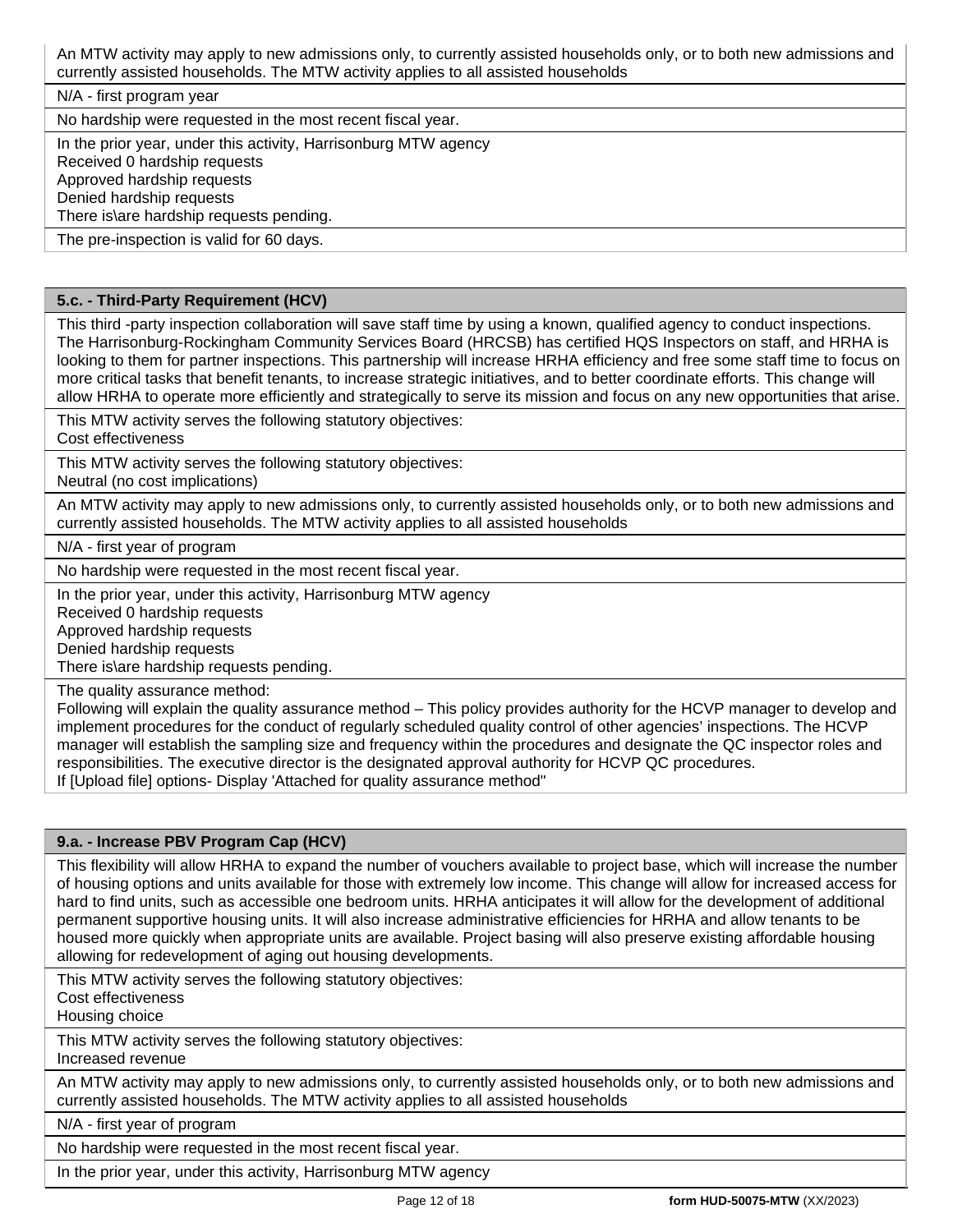50.00% of total authorized HCV units will be authorized for project-basing.

#### **9.b. - Increase PBV Project Cap (HCV)**

Increasing PBV project caps will allow HRHA to increase the number of units within a building without HUD approval. It will provide for more flexible use of housing units and increased choice for tenants. This change will increase the number of units available for extremely low income individuals needing deep rental assistance. It will also preserve existing affordable housing allowing for redevelopment of aging out housing developments.

This MTW activity serves the following statutory objectives:

Cost effectiveness

Housing choice

This MTW activity serves the following statutory objectives: Increased revenue

An MTW activity may apply to new admissions only, to currently assisted households only, or to both new admissions and currently assisted households. The MTW activity applies to all assisted households

N/A - first year of program

No hardship were requested in the most recent fiscal year.

In the prior year, under this activity, Harrisonburg MTW agency

Received 0 hardship requests

Approved hardship requests

Denied hardship requests

There is\are hardship requests pending.

#### **9.c. - Elimination of PBV Selection Process for PHA-owned Projects Without Improvement, Development, or Replacement (HCV)**

This change will allow HRHA to use project based vouchers to assist in renovating HRHA owned properties. The elimination will reduce development costs and increase efficiencies for HRHA in renovating or developing new units. Simplifying procurement will save administrative time and costs in the long run. It will also preserve existing affordable housing allowing for redevelopment of aging out housing developments.

This MTW activity serves the following statutory objectives:

Cost effectiveness

Housing choice

This MTW activity serves the following statutory objectives: Decreased expenditures

An MTW activity may apply to new admissions only, to currently assisted households only, or to both new admissions and currently assisted households. The MTW activity applies to all assisted households

N/A - first year of program

No hardship were requested in the most recent fiscal year.

In the prior year, under this activity, Harrisonburg MTW agency

Received 0 hardship requests

Approved hardship requests

Denied hardship requests

There is\are hardship requests pending.

## **9.h. - Limit Portability for PBV Units (HCV)**

Restrict moves from PBV units in Franklin Heights properties for 24 months. This change increases the initial term of housing stability for residents and decreases the administrative burden for staff after initial intake. The extended time from one to two years will allow for potential increase in household self-sufficiency due to the ability to participate in the Family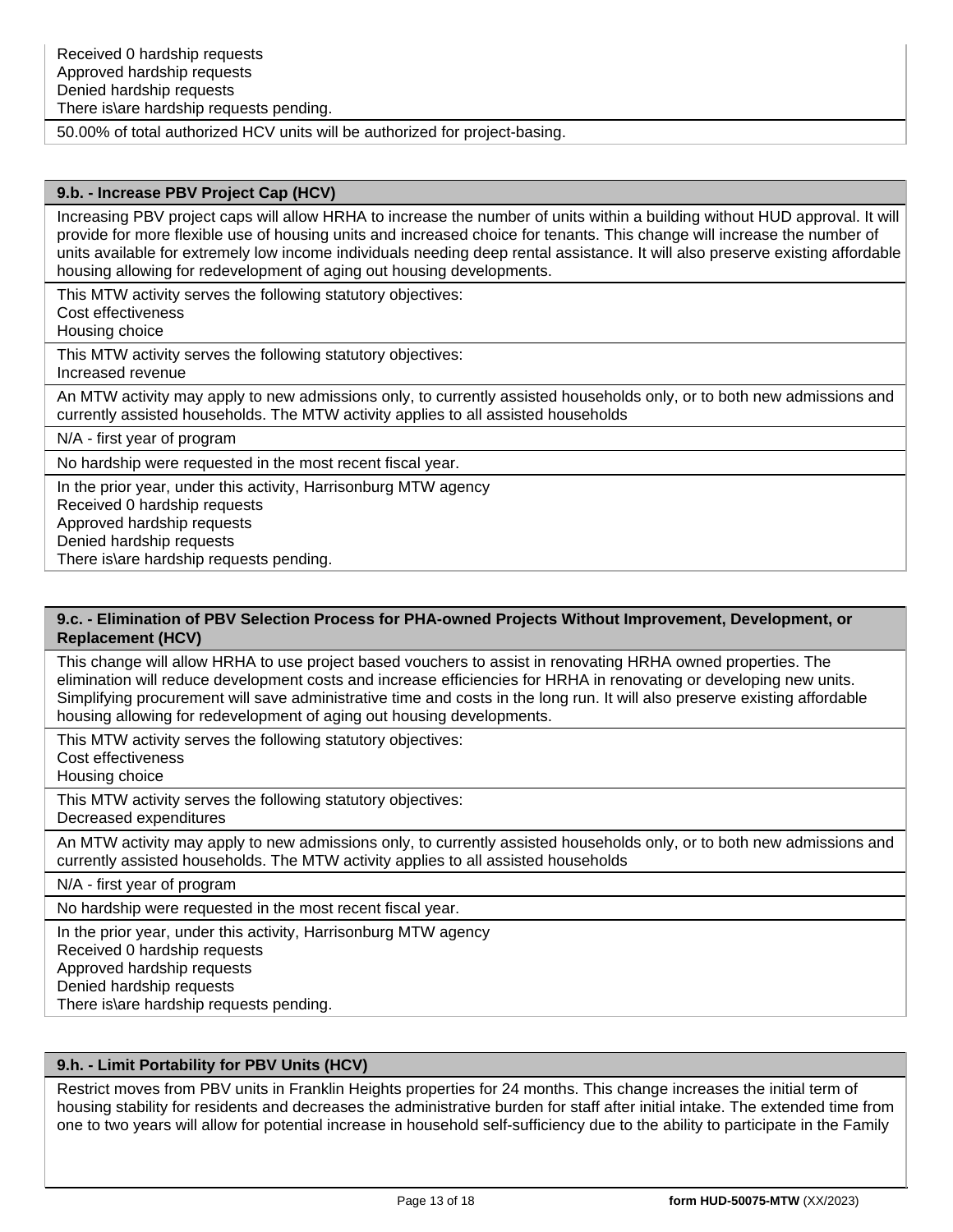Self-Sufficiency program. If tenants move out of Franklin Heights, they may not be able to continue in the program if space is not available. Participants still retain the ability to request a tenant-based voucher for reasonable accommodation according to existing rules as outlined in existing agency HCV administrative plan.

This MTW activity serves the following statutory objectives:

Cost effectiveness

This MTW activity serves the following statutory objectives:

Decreased expenditures

An MTW activity may apply to new admissions only, to currently assisted households only, or to both new admissions and currently assisted households. The MTW activity applies only to a subset or subsets of assisted households

This MTW activity applies to:

New admissions and currently assisted households

An MTW activity may apply to all family types or to selected family types (i.e., non-elderly\non-disabled, elderly, disabled, other).

The MTW activity applies to all family types

This MTW activity applies to the following housing choice voucher unit types: Franklin Heights properties

N/A - first year of program

No hardship were requested in the most recent fiscal year.

In the prior year, under this activity, Harrisonburg MTW agency

Received 0 hardship requests

Approved hardship requests

Denied hardship requests

There is\are hardship requests pending.

# **10.d.HCV - Modify or Eliminate the Contract of Participation (HCV)**

HRHA will modify the FSS contract of participation to reflect the removal of the traditional escrow model and the implementation of the new Goal Rewards Model. This involves modifying the following sections in the FSS Contract: FSS Escrow Account; Withdrawal of Funds from FSS Escrow Account; Loss of FSS Escrow Account; and HA Responsibilities. This change is part of a shift to a participant-driven coaching model that will give participants more empowerment and ownership of their path forward while still providing needed guidance. It will increase collaboration and trust between staff and participants to make progress toward goals. These changes shift the agency-participant relationship away from rule enforcement and toward life coaching. FSS staff will help participants clarify program goals based on their needs, abilities, and skills.

This MTW activity serves the following statutory objectives:

Self-sufficiency

This MTW activity serves the following statutory objectives:

Neutral (no cost implications)

An MTW activity may apply to new admissions only, to currently assisted households only, or to both new admissions and currently assisted households. The MTW activity applies only to a subset or subsets of assisted households

This MTW activity applies to:

New admissions and currently assisted households

An MTW activity may apply to all family types or to selected family types (i.e., non-elderly\non-disabled, elderly, disabled, other).

The MTW activity applies to all family types

This MTW activity applies to the following housing choice voucher unit types: Those households that participate in the Family Self-Sufficiency Program

N/A - first year of program

No hardship were requested in the most recent fiscal year.

In the prior year, under this activity, Harrisonburg MTW agency

Received 0 hardship requests

Approved hardship requests

Denied hardship requests

There is\are hardship requests pending.

**10.e.HCV - Policies for Addressing Increases in Family Income (HCV)**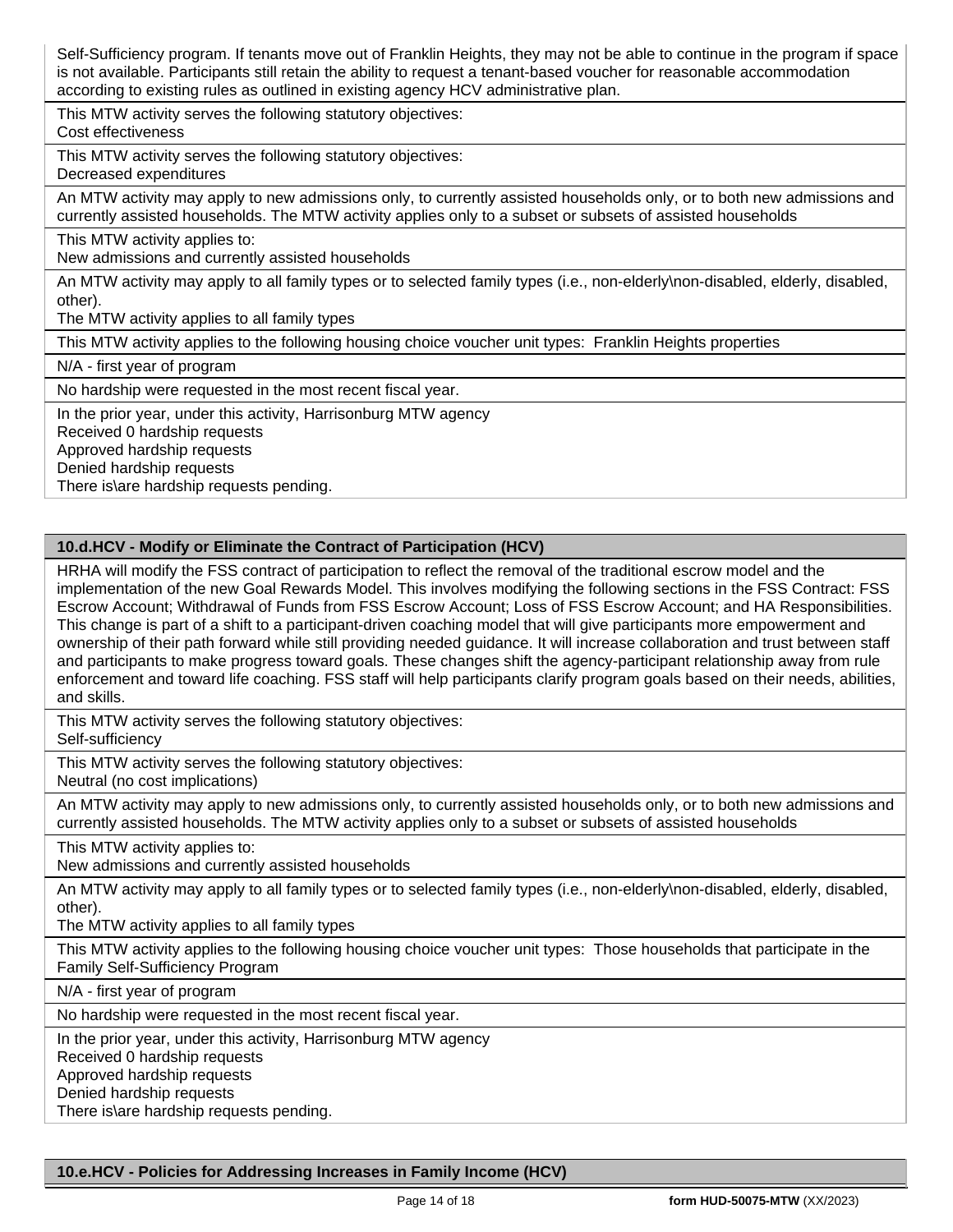HRHA will replace the Family Self-Sufficiency (FSS) escrow model with a Goal Rewards Model. In the proposed model, participants earn immediate cash incentives for reaching milestones related to income, finance, education, health, employment, and other self-sufficiency goals. Incentives can immediately and tangibly reward participants for progress toward self-sufficiency and inspire them to take the next steps. Participants will have the choice to either receive the incentive immediately via check or deposit the amount into an HRHA managed savings account. At this time, increases in income will not be recorded and will not contribute to increases in escrow. There will be incentives based on maintaining and earning income, however they will not be directly tied to increases in income from start of program.

NOTE: The following should show in the textbox below "How increased earnings will be treated":

HRHA proposes modifying the FSS contract of participation to reflect the new escrow system, which includes a Goal Rewards Model based on achievement of self-sufficiency activities. This involves modifying the following sections in the FSS Contract: FSS Escrow Account; Withdrawal of Funds from FSS Escrow Account; Loss of FSS Escrow Account; and HA Responsibilities.

This MTW activity serves the following statutory objectives: Self-sufficiency

This MTW activity serves the following statutory objectives:

Neutral (no cost implications)

An MTW activity may apply to new admissions only, to currently assisted households only, or to both new admissions and currently assisted households. The MTW activity applies to all assisted households

N/A - first year of program

No hardship were requested in the most recent fiscal year.

In the prior year, under this activity, Harrisonburg MTW agency

Received 0 hardship requests

Approved hardship requests

Denied hardship requests

There is\are hardship requests pending.

Following is how increased earnings is treated: Textbox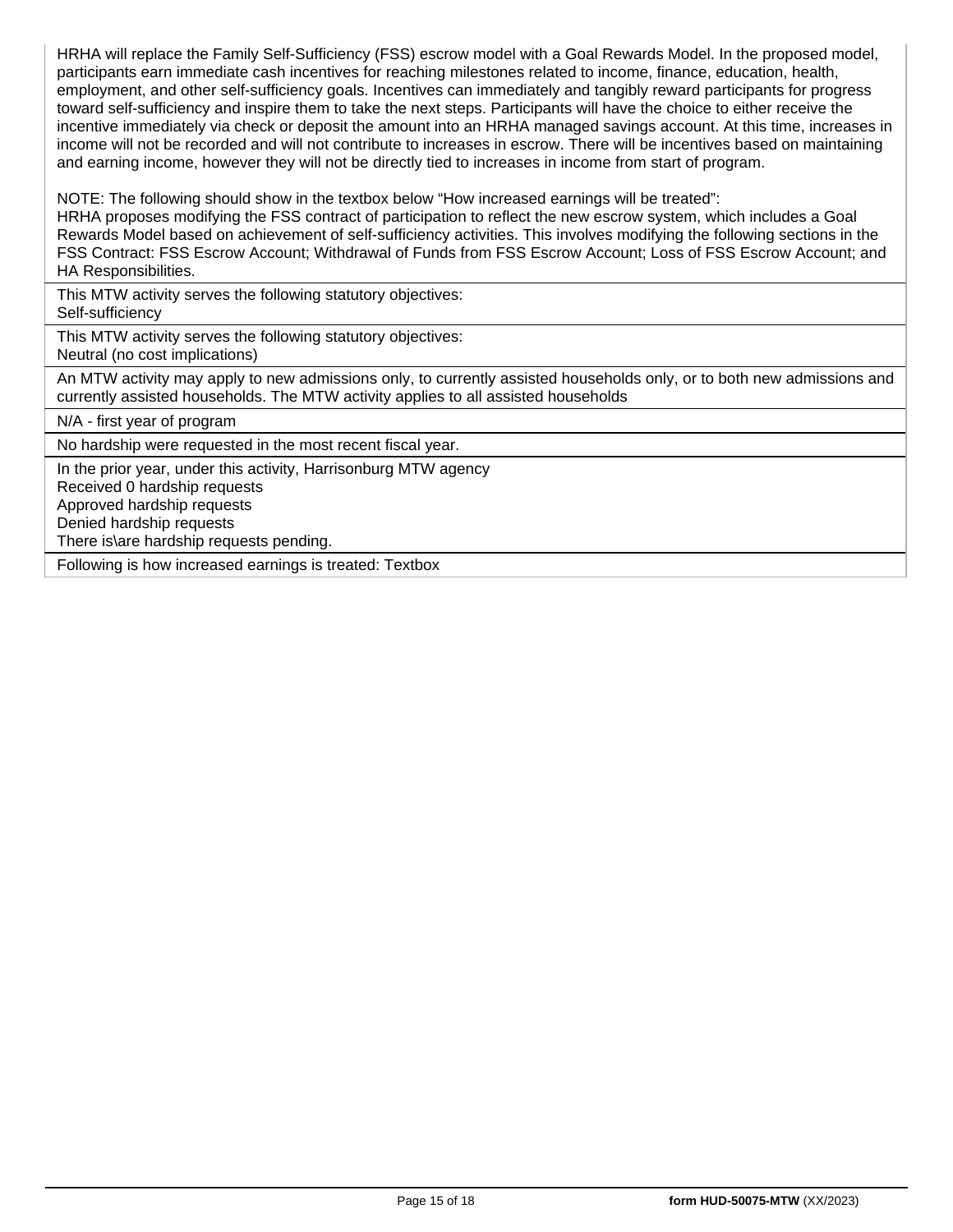| D.         | <b>Safe Harbor Waivers.</b>                                                                                   |
|------------|---------------------------------------------------------------------------------------------------------------|
| <b>D.1</b> | Safe Harbor Waivers seeking HUD Approval:<br>Please see attached for Safe Harbor Waivers requested this year. |

| Е.  | <b>Agency-Specific Waiver(s).</b>                                                                                                                                                                                                                                                                                                                                                                                               |
|-----|---------------------------------------------------------------------------------------------------------------------------------------------------------------------------------------------------------------------------------------------------------------------------------------------------------------------------------------------------------------------------------------------------------------------------------|
| E.1 | Agency-Specific Waiver(s) for HUD Approval:<br>The MTW demonstration program is intended to foster innovation and HUD encourages MTW agencies, in<br>consultation with their residents and stakeholders, to be creative in their approach to solving affordable housing<br>issues facing their local communities. For this reason, Agency-Specific Waivers may be requested.<br>No Agency-Specific Waivers are being requested. |
| E.2 | Agency-Specific Waiver(s) for which HUD Approval has been Received:<br>MTW Agency does not have approved Agency-Specific Waivers                                                                                                                                                                                                                                                                                                |

| . H. | <b>Public Housing Operating Subsidy Grant Reporting.</b>                                                                                                                                            |
|------|-----------------------------------------------------------------------------------------------------------------------------------------------------------------------------------------------------|
| F.1  | Total Public Housing Operating subsidy amount authorized, disbursed by 9/30, remaining, and deadline for<br>disbursement, by Federal Fiscal Year for each year the PHA is designated an MTW agency. |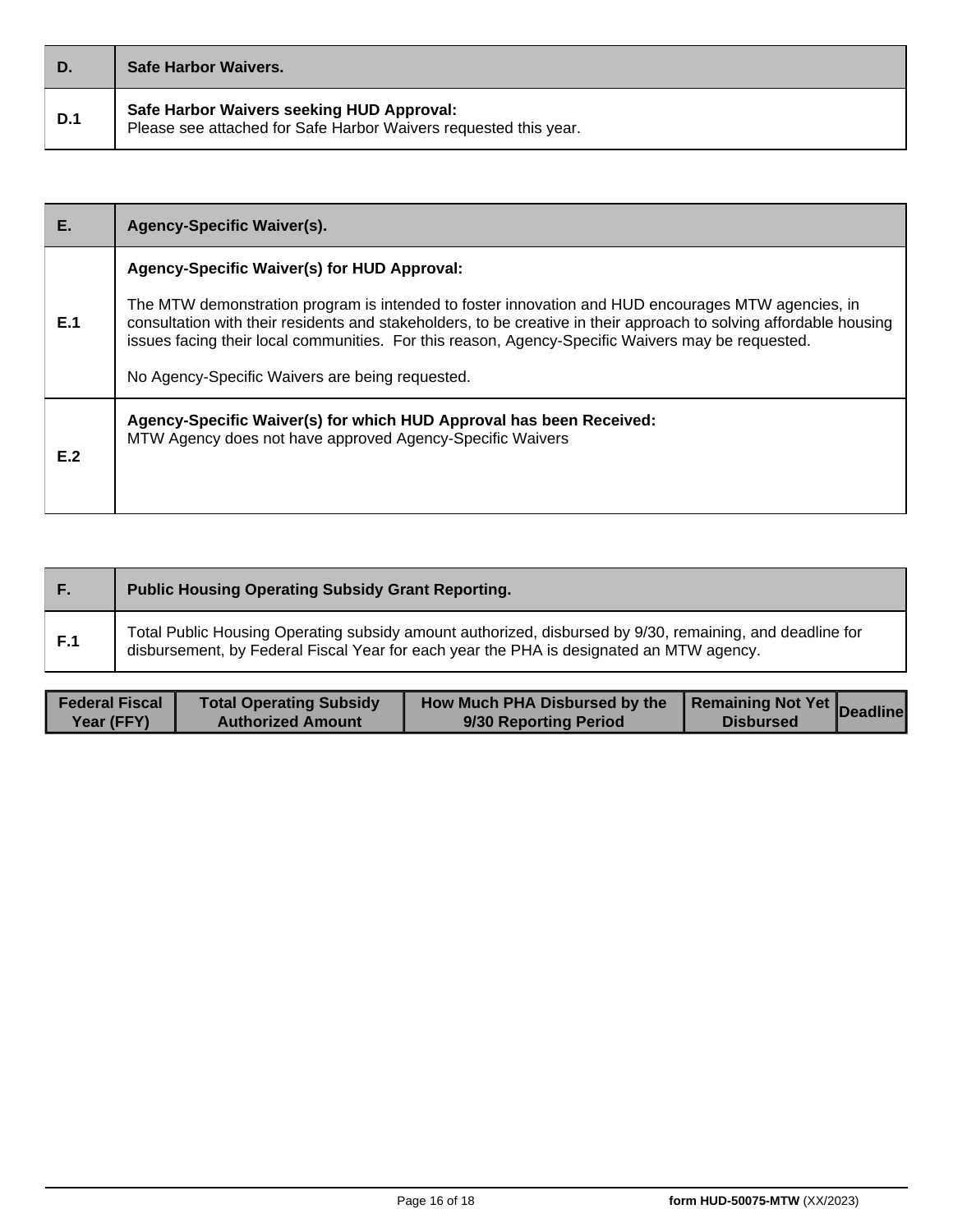## **G. MTW Statutory Requirements.**

## **75% Very Low Income – Local, Non-Traditional.**

**G.1** HUD will verify compliance with the statutory requirement that at least 75% of the households assisted by the MTW agency are very low-income for MTW public housing units and MTW HCVs through HUD systems. The MTW PHA must provide data for the actual families housed upon admission during the PHA's most recently completed Fiscal Year for its Local, Non-Traditional program households.

| Income Level                            | Number of Local, Non-Traditional Households Admitted in<br>the Fiscal Year* |
|-----------------------------------------|-----------------------------------------------------------------------------|
| 80%-50% Area Median Income              | 0                                                                           |
| 49%-30% Area Median Income              | 0                                                                           |
| Below 30% Area Median Income            | 0                                                                           |
| Total Local, Non-Traditional Households | 0                                                                           |

\*Local, non-traditional income data must be provided in the MTW Supplement form until such time that it can be submitted in IMS-PIC or other HUD system.

| $\mid$ G.2 | <b>Establishing Reasonable Rent Policy.</b> |
|------------|---------------------------------------------|
|            |                                             |

MTW agency established a rent reform policy to encourage employment and self-sufficiency

| G.3                                                                                                                                                             | Substantially the Same (STS) - Local, Non-Traditional. |
|-----------------------------------------------------------------------------------------------------------------------------------------------------------------|--------------------------------------------------------|
| The total number of unit months that<br>families were housed in a local,<br>non-traditional rental subsidy for the<br>prior full calendar year.                 | $0 \#$ of unit months                                  |
| The total number of unit months that<br>families were housed in a local,<br>non-traditional housing development<br>program for the prior full calendar<br>year. | $0 \#$ of unit months                                  |

**Number of units developed under the local, non-traditional housing development activity that were available for occupancy during the prior full calendar year:**

| NAME/<br><b>ADDRESS</b> |  |  |  |  |  | <b>IBRIBRIBRIBRIBRIUNITS</b> | $\left \frac{\text{PROPERTIES}}{0/1}\right _2\left _3\right _4\left _5\right _{6+}\left \text{TOTAL} \right $ POPULATION Population<br>TYPE* | Type' is<br>Other | # $of$<br><b>Section</b><br>504<br>l Accessible l<br>(Mobility)** | 504<br>Accessible<br>(Hearing/<br><b>Vision</b> ) | Was this Property Made<br><b>Available for Initial</b><br>Occupancy during the<br><b>Prior Full Calendar Year?</b> | What was the Total<br><b>Amount of MTW</b><br><b>Funds Invested into I</b><br>the Property? |
|-------------------------|--|--|--|--|--|------------------------------|----------------------------------------------------------------------------------------------------------------------------------------------|-------------------|-------------------------------------------------------------------|---------------------------------------------------|--------------------------------------------------------------------------------------------------------------------|---------------------------------------------------------------------------------------------|
|-------------------------|--|--|--|--|--|------------------------------|----------------------------------------------------------------------------------------------------------------------------------------------|-------------------|-------------------------------------------------------------------|---------------------------------------------------|--------------------------------------------------------------------------------------------------------------------|---------------------------------------------------------------------------------------------|

| G.4                                                                                                                                                                                                                                          | Comparable Mix (by Family Size) - Local, Non-Traditional. |  |  |  |  |
|----------------------------------------------------------------------------------------------------------------------------------------------------------------------------------------------------------------------------------------------|-----------------------------------------------------------|--|--|--|--|
| To demonstrate compliance with the statutory requirement to continue serving a 'comparable mix" of families by family<br>size to that which would have been served without MTW, the MTW agency will provide the number of families occupying |                                                           |  |  |  |  |
| local, non-traditional units by household size for the most recently completed Fiscal Year in the provided table.                                                                                                                            |                                                           |  |  |  |  |